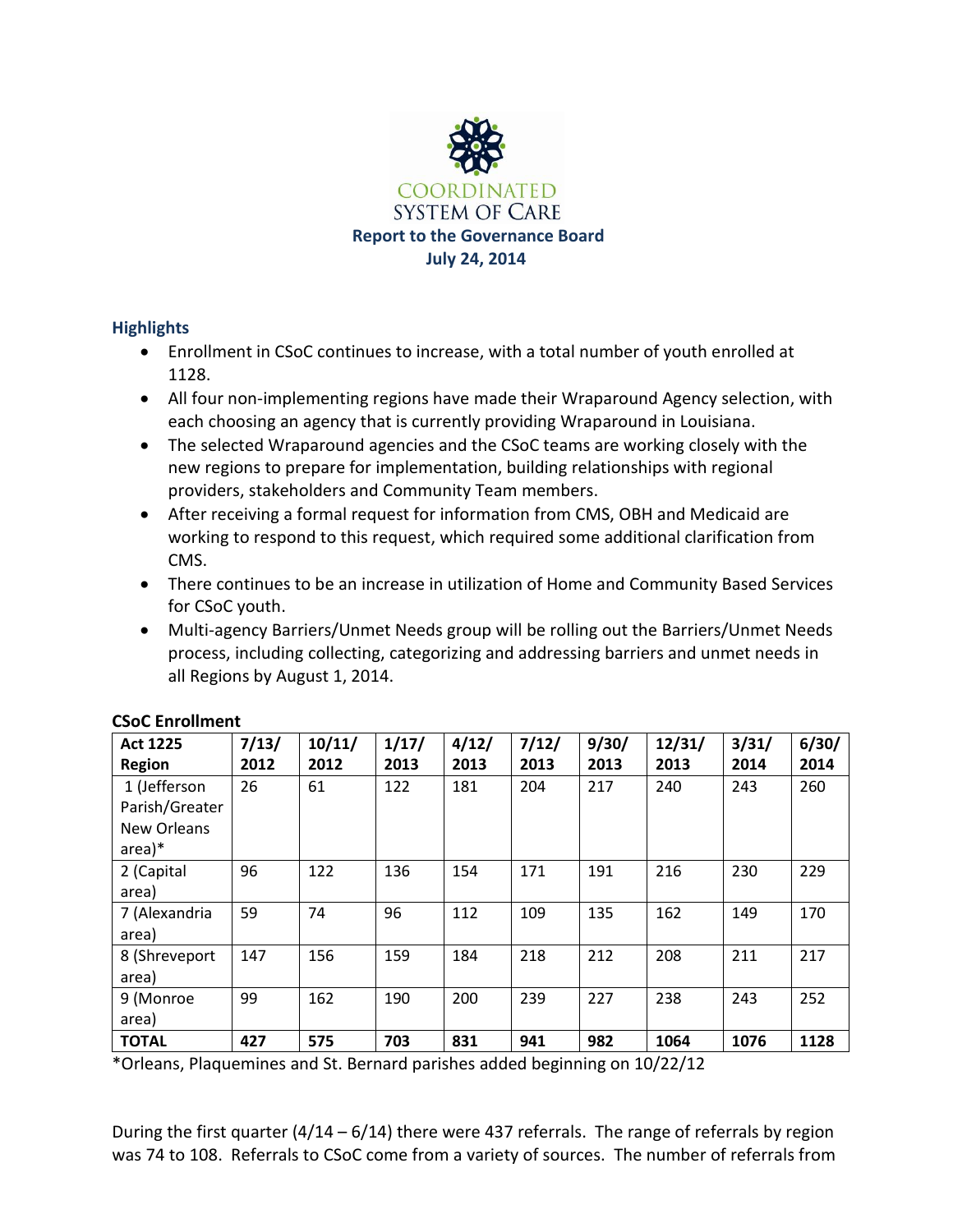state agencies since implementation of CSoC continues to rise (DCFS – 470, OJJ – 341, and schools – 419). However, the majority of referrals have come from other sources including caregivers, hospitals, Licensed Mental Health Professionals and other Juvenile Entities. Additional detail is provided in Appendix A.

The majority of children/youth enrolled in CSoC are male (63.92%). African-American is the predominant race of these young people representing 62.59% (706). The age group with the highest enrollment is 13-16 years old (483 or 43%). Additional demographic detail is provided in Appendix B.

#### **Wraparound Agency (WAA) update**

Due to increasing enrollment this past quarter, Magellan has continued to manage allocation of slots to regions, as needed. During this quarter, Region 1 and 9 have received additional slots. All Regions continue to do outreach to increase enrollment through a variety of strategies which include meetings with providers, schools, and agencies to identify children/youth that may be eligible for CSoC. WAA leadership in each Region meets regularly with regional leadership from the FSO to improve collaborative efforts in their work with youth and families.

The CSoC liaisons have continued to make visits to the WAAs in their assigned regions where they have had an opportunity to observe Child and Family Team meetings, meet with the WAA Facilitators and Executive and Clinical Directors in order to provide technical assistance and trouble shoot as needed. Information from these visits continues to be used to ensure targeted and specific training and technical assistance by region from the state and Magellan teams as well as the University of Maryland trainers.

The CSoC Magellan team continues to work with the WAAs to ensure all documentation is submitted within the required timelines to support the eligibility of each child/youth enrolled in CSoC.

### **Family Support Organization update**

The OBH Family Lead and the Magellan Director of Family Involvement meet regularly with FSO leadership to maintain real-time understanding of the challenges facing the FSO regarding service provision to families. Despite the increase in staff, the FSO currently has approximately 90 youth awaiting assignment for service. The FSO continues to take measures to address the waitlist. The FSO has worked to institute Human Resource policies, including providing salaried positions and transportation stipends, to incentivize staff. The FSO is currently working in the non-implemented regions offering information sessions to prepare for the hiring of new staff to serve these regions once CMS approves statewide implementation. The FSO will also receive a rate increase with CMS approval of statewide implementation. Additionally, the FSO partnered with OBH and Magellan to ensure provision of the FBA training.

Based upon a review of data for the previous quarter (ending 5/31/2014):

• Received FSO services this Quarter: 563 received Youth Support; 437 received Parent Support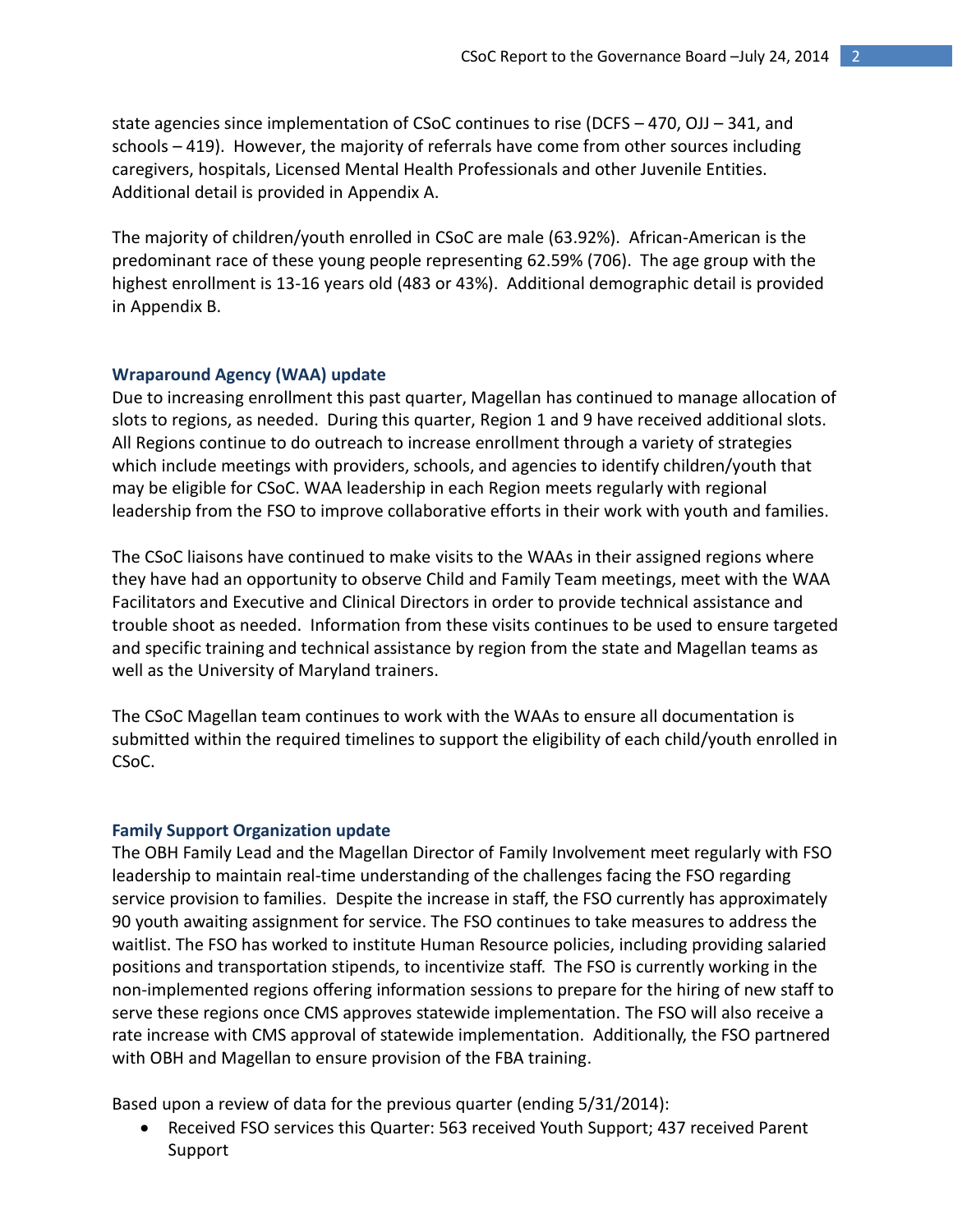- Staff members this Quarter: 130 (83 Youth Support, 47 Parent Support).
- Billed units have increased: 7,670 this quarter (an increase of 3,000 units over last quarter)

The following graph demonstrates FSO service provision since the implementation of CSoC. There was a significant decrease in services provided in the last quarter of 2012. The statewide FSO began providing services during April 2013.



**Parent Support and Training Youth Support and Training**

#### **Technical Assistance and Training**

The OBH State CSoC team continues to work with the University of Maryland Institute for Innovation and Implementation to ensure that staff in the Wraparound Agencies and the Statewide Family Support Organization receive the necessary training and support to effectively implement wraparound. This past quarter (March 2014 – June 2014), all regions have had virtual coaching conducted by the University of Maryland National Trainer. In May, the National Trainer conducted an Introduction to Coaching session for 15 new Wraparound Coaches. In June, the National Trainer conducted a three-day Introduction to Wraparound Training attended by wraparound facilitators, supervisors and family support specialists. Sara Strader, wraparound coach in Region 9 has completed all of the requirements for the University of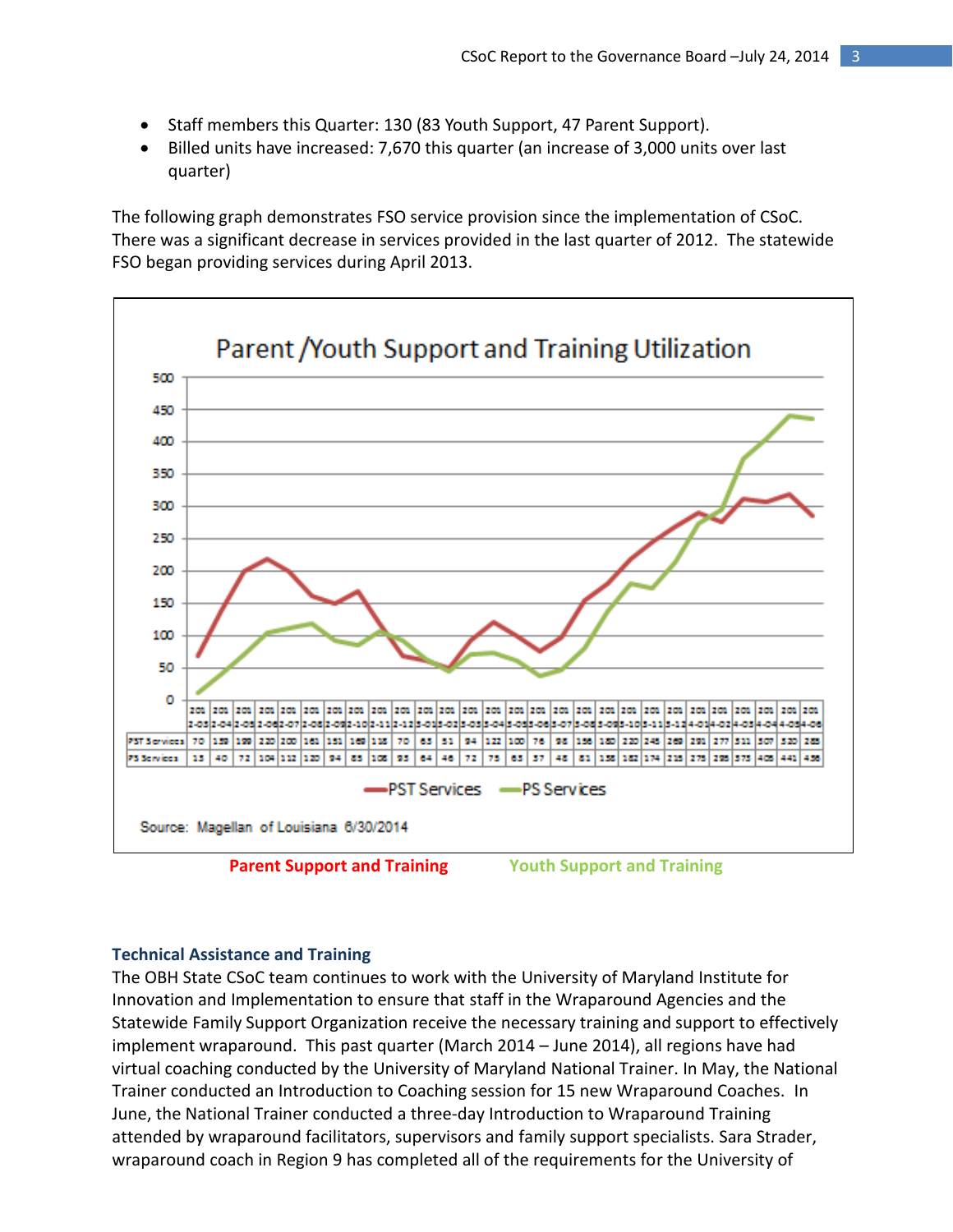Maryland's Coaching Certification. Coaches in other regions continue to work with the National Trainer towards coaching certification, enhancing their skills and knowledge.

In June, the State and Magellan CSoC Family Leads and the CSoC DCFS Liaison conducted five two-day Functional Behavioral Approach trainings throughout the five implemented regions for the Family Support Staff. Future plans are to provide this training to wraparound facilitators in each region. In addition, The State and Magellan CSoC Teams continue to host Technical Assistance calls for all initial regions.

## **CSoC Finance and Audit Committee**

CSoC Director has been attempting to schedule a meeting this quarter, but has been unsuccessful in getting all of the members together.

#### **CSoC Quality Assurance (QA) Committee**

The committee last met on June 11, 2014 to review and discuss the 17 quality indicators and four priority areas. The School Workgroup is continuing to work on the development of a revised parent release of information form, to enable easier reporting of data to Magellan. The committee is meeting on a monthly basis to fully address their responsibilities to the Governance Board.

#### **Statewide Coordinating Council**

In April, the SCC welcomed 4 new family member representatives. SCC members are beginning to connect with Community Teams and family/youth organizations in their respective regions. Members will continue to outreach to parents and youth who might be interested in, and helpful on, the SCC and other CSoC engagement opportunities. Additionally, the Family Lead is working with 4 potential new SCC/SGB members.

#### **CSoC Statewide Implementation**

The CSoC teams continue to prepare for statewide implementation, by providing support and technical assistance to the new regional Wraparound agencies, and continue outreach to stakeholders and community team members. The Magellan CSoC team is working on identifying providers in the new regions. Currently the submitted statewide implementation amendment is 'off the clock' with CMS as OBH and Medicaid work to answer a CMS formal request for information. As noted in the April CSoC Governance Board Director's report, the following agencies have been selected by the respective regional Community Teams to establish Wraparound Agencies in the following non-implemented regions: Choices: Lake Charles & Covington; Eckerd: Lafayette; Wraparound Services of Northeast Louisiana: Thibodaux. Each of these agencies bring over two years of experience providing wraparound facilitation in Louisiana, which will allow for a smooth transition once we receive CMS approval for this expansion.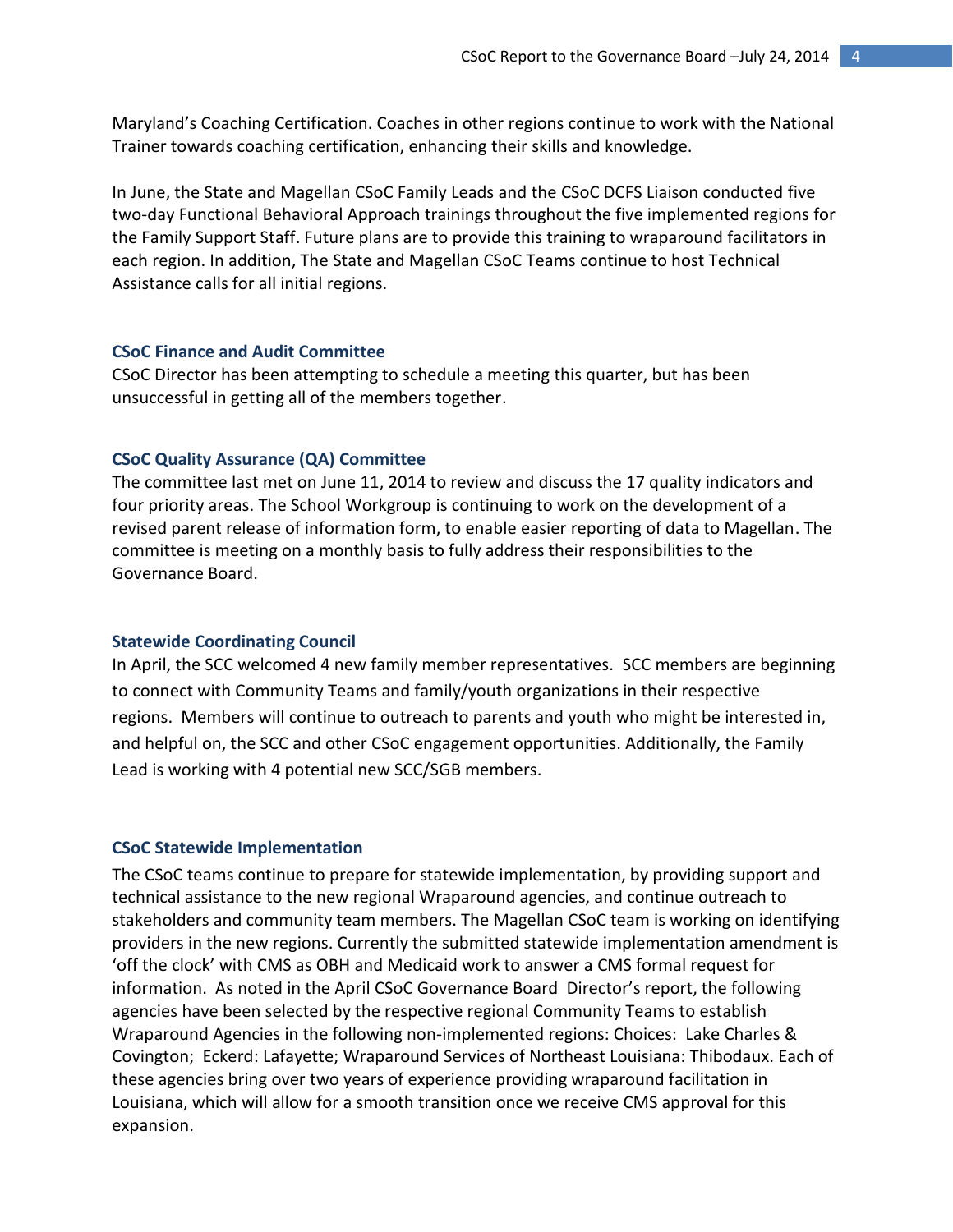The State and Magellan CSoC teams will continue to work on preparing the new regions for statewide implementation, while supporting the existing regions in their further development of practice.

## **Provider Network**

There has been an increase in Independent Living/Skills Building since last report. However, there are no Crisis Stabilization providers in the implemented regions at this time. The number of Short Term Respite service providers has remained the same. Magellan has been working to identify creative solutions to expand these services.

| <b>Providers by Region</b><br>5 CSoC Specialized Services                               |                |              |                  |              |              |              |  |  |
|-----------------------------------------------------------------------------------------|----------------|--------------|------------------|--------------|--------------|--------------|--|--|
| Region1   Region2   Region7   Region 8   Region9<br><b>CSoC Service</b><br><b>Total</b> |                |              |                  |              |              |              |  |  |
| <b>CrisisStabilization</b>                                                              | $\mathbf{1}$   | $\mathbf 0$  | $\mathbf{0}$     | 0            | 0            | $\mathbf{1}$ |  |  |
| Independent Living/<br><b>Skills Building</b>                                           | 29             | 8            | 10 <sup>10</sup> | 15           | 13           | 75           |  |  |
| Parent Support and Training                                                             | $\mathbf{1}$   | $\mathbf{1}$ | $\mathbf{1}$     | $\mathbf{1}$ | $\mathbf{1}$ | 5            |  |  |
| Short Term Respite Care                                                                 | - 3            | $\mathbf{1}$ | $\overline{1}$   | $\Omega$     | 4            | 9            |  |  |
| Youth Support and Training                                                              | $\overline{1}$ | $\mathbf{1}$ | $\mathbf{1}$     | $\mathbf{1}$ | $\mathbf{1}$ | 5            |  |  |
| TOTAL                                                                                   | 35             |              | 11 13            | 17           | 19           | 95           |  |  |
| Source: Magellan of Louisiana 6/30/2014                                                 |                |              |                  |              |              |              |  |  |

## Crisis Stabilization (CS) and Short Term Respite (STR):

- Magellan recognizes the gap in Crisis Stabilization Services and Short Term Respite Care and is actively developing strategic recruitment plans.
- Magellan has created informational materials with an overview of each CSoC specialized service that provides resources/next steps for interested providers.
- Magellan continues to work with current providers who are interested in expanding services to include CS and STR.

Therapeutic Group Home (TGH) and Therapeutic Foster Care (TFC)

- TGH beds 20 with 8 additional beds coming on in Alexandria next quarter
- TFC beds 248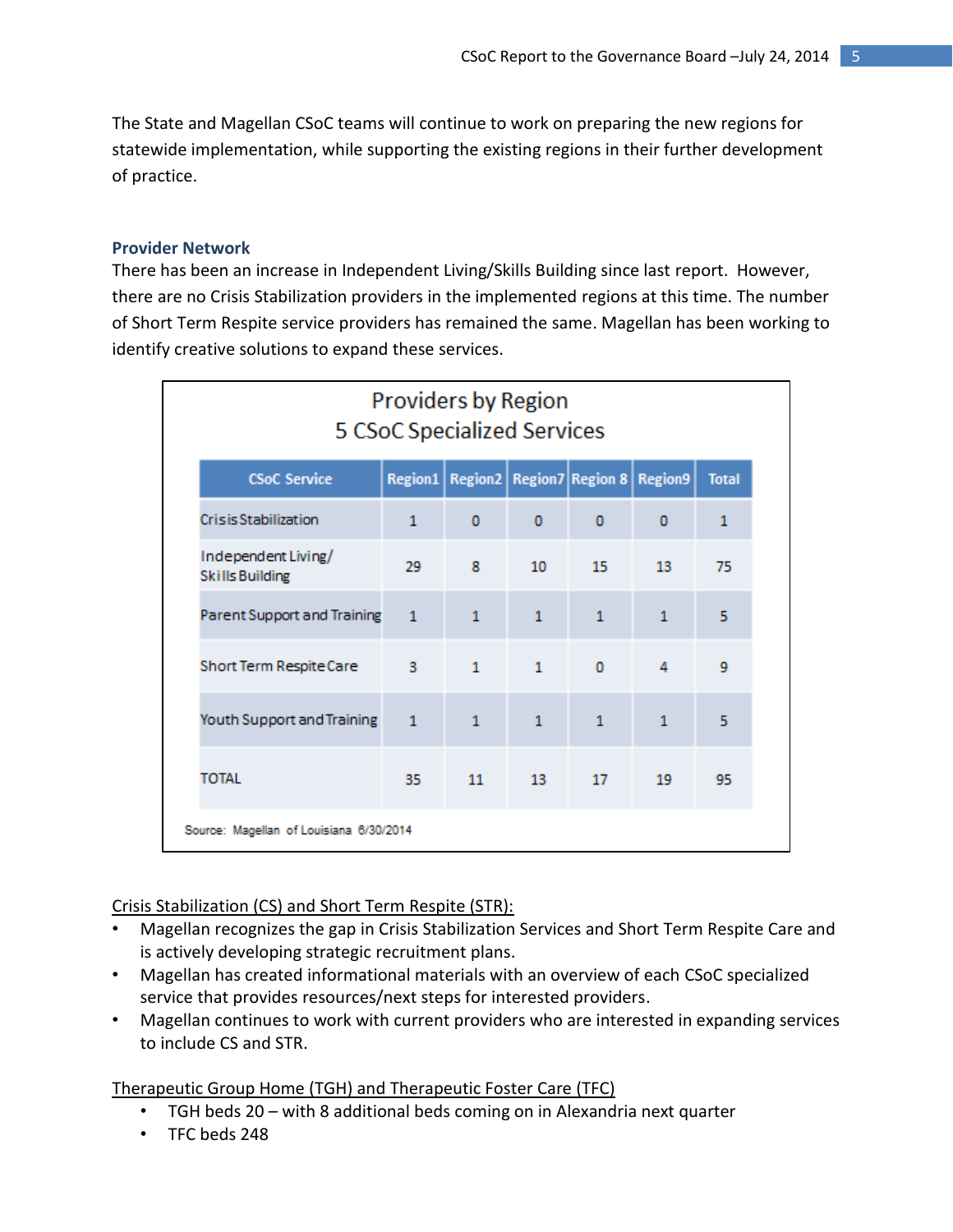Psychiatric Residential Treatment Facility (PRTF) recruitment:

- Northlake (Mandeville) 60 beds
- Methodist (Mandeville) 20 beds
- Methodist (Ruston) 80 beds
- Methodist (Sulfur) 24 beds
- New Way (Ville Platte) 12 beds
- An increase from 184 beds to 196 PRTF beds in this quarter

## **Trends in Children/Youth Outcomes Data**

Out of Home Placements:

- Percent of CSoC children who had restrictive placement **prior** to enrollment in WAA is 31.20% indicating that we continue to serve the most at risk youth for out of home placement.
- Percent of CSoC children placed in restrictive placement **after** enrolling in a WAA is 18.74% indicating that participation in CSoC is producing desired result of decreasing out of home placement.

CANS Outcomes Data:

- You may notice a difference in the trend line on the CANS chart this reporting period. There is a reason for that and it is not bad.
- After a review of data, it seemed that more children had higher levels of need than the CANS data was originally reflecting.
- The state worked with Magellan to adapt the algorithm applied to the CANS scores to more appropriately classify CSoC enrollees and their level of need.
- The trend line now shows an increase in level of need vs. a decrease as has occurred in the past. This is because we are now more accurately capturing children's level of need while enrolled in CSoC.
- We anticipate a leveling of this effect over time as children are assessed and the new algorithm applied from admission to discharge.
- We also believe there are better ways to reflect improvements in CSoC enrollees. Moving forward, the state together with Magellan will work to use CANS information to paint a more accurate picture of functional improvements.

Other Outcomes:

- A continued decrease in school expulsions over the last quarter.
- A continued downward trend in number of inpatient psychiatric hospital admissions.
- An increased use of Home and Community Based Services.

Additional detail is provided in Appendix C.

## **Next Steps**

The Multi-Agency Barriers/Unmet Needs committee has created a process to identify, categorize and catalogue barriers and unmet needs that challenge system transformation and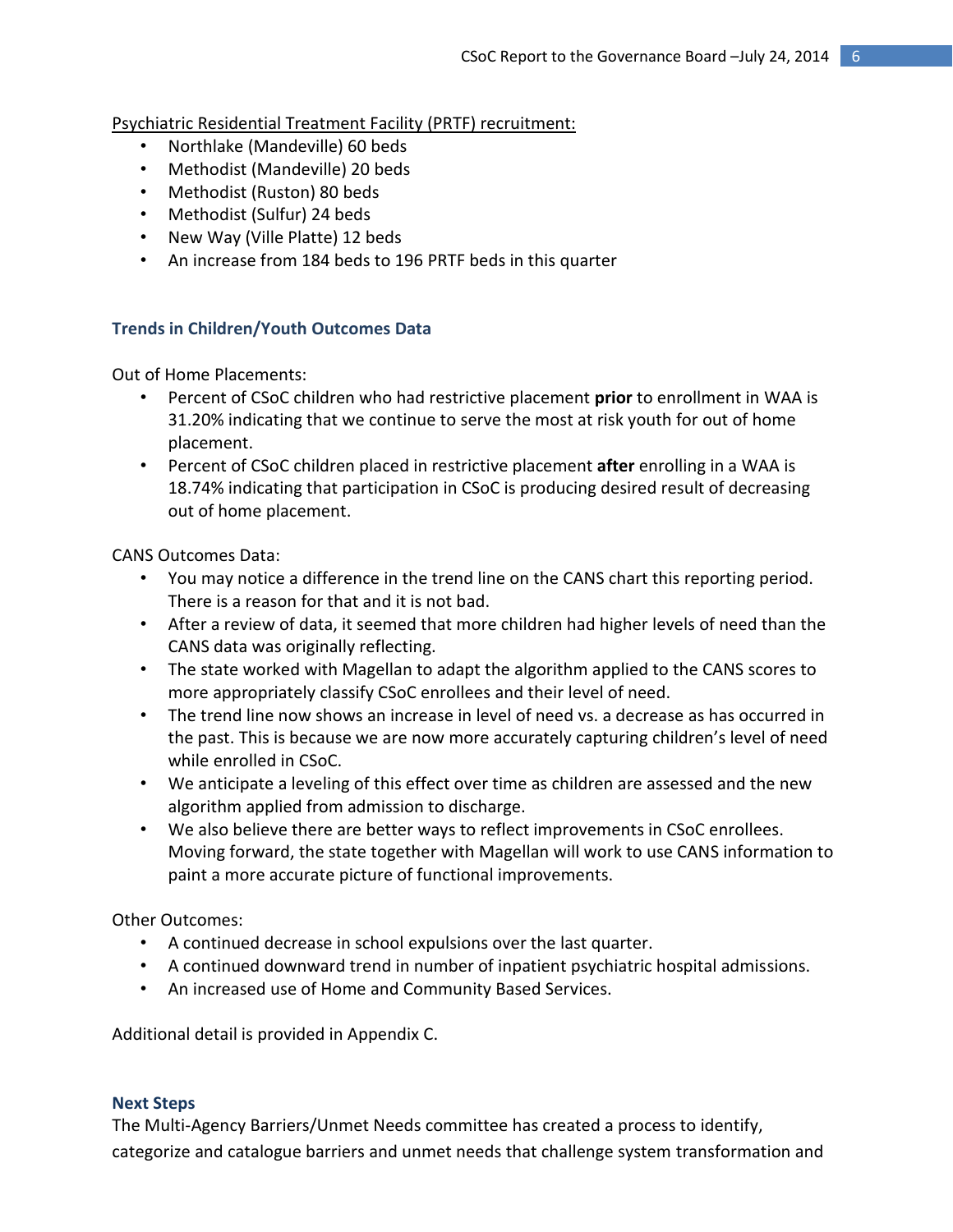the ability to create an environment that includes an array of community based supports and a belief system that embraces that children belong with their families and in their communities whenever possible. This process was piloted in this past quarter in the Baton Rouge area and will be rolled out statewide by August 2014.

The Office of Behavioral Health and Magellan hosted a very successful Children's Behavioral Health Summit in June 2014, attended by 329 participants and 36 vendors. Keynote speaker, Dr. Stuart Ablon, co-founder for the Center for Collaborative Problem Solving and the Collaborative Problem Solving Approach, shared with the audience his approach which aligns well with system of care values and practice. The Collaborative Problem Solving Approach understands children and youth's behavior from a lack of skills perspective, versus a lack of will or motivation. Dr. Ablon's message was very well received by those in attendance. As we move forward towards best practices, Dr. Ablon may be a valuable partner in the shaping of our understanding and best practices.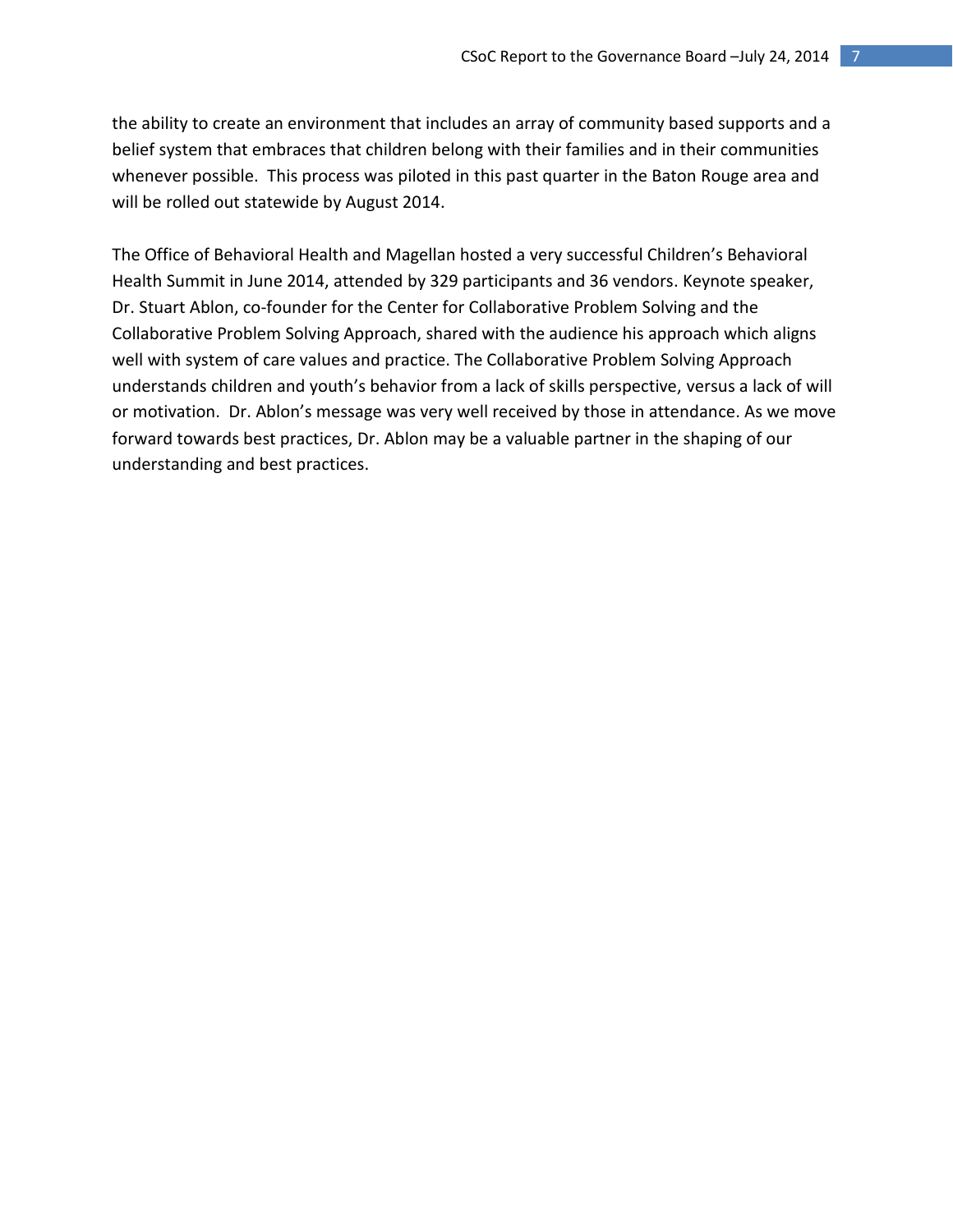| <b>Appendix A: Referral Data</b> |  |  |
|----------------------------------|--|--|
|----------------------------------|--|--|

|         |         | <b>Member Referrals</b> |  |  |  |  |  |  |
|---------|---------|-------------------------|--|--|--|--|--|--|
| 3/31/14 | 6/30/14 | Change                  |  |  |  |  |  |  |
| 715     | 823     | 108                     |  |  |  |  |  |  |
| 1019    | 1093    | 74                      |  |  |  |  |  |  |
| 607     | 684     | 77                      |  |  |  |  |  |  |
| 1107    | 1202    | 95                      |  |  |  |  |  |  |
| 738     | 821     | 83                      |  |  |  |  |  |  |
| 4186    | 4623    | 437                     |  |  |  |  |  |  |
|         |         |                         |  |  |  |  |  |  |

| <b>Referring Source</b>             |      | 3/31/14 6/30/14 Change |          |
|-------------------------------------|------|------------------------|----------|
| <b>DCFS</b>                         | 439  | 470                    | 31       |
| <b>OJJ</b>                          | 323  | 341                    | 18       |
| <b>OBH</b>                          | 86   | 86                     | $\Omega$ |
| DOE/School                          | 368  | 419                    | 51       |
| Caregiver                           | 350  | 393                    | 43       |
| <b>Hospitals</b>                    | 620  | 682                    | 62       |
| Licensed Mental Health Professional | 787  | 878                    | 91       |
| <b>Other Juvenile Entities</b>      | 265  | 293                    | 28       |
| Self                                | 183  | 214                    | 31       |
| Primary Care Physician (PCP)        | 10   | 10                     | o        |
| Other                               | 755  | 837                    | 82       |
| Total                               | 4186 | 4623                   | 437      |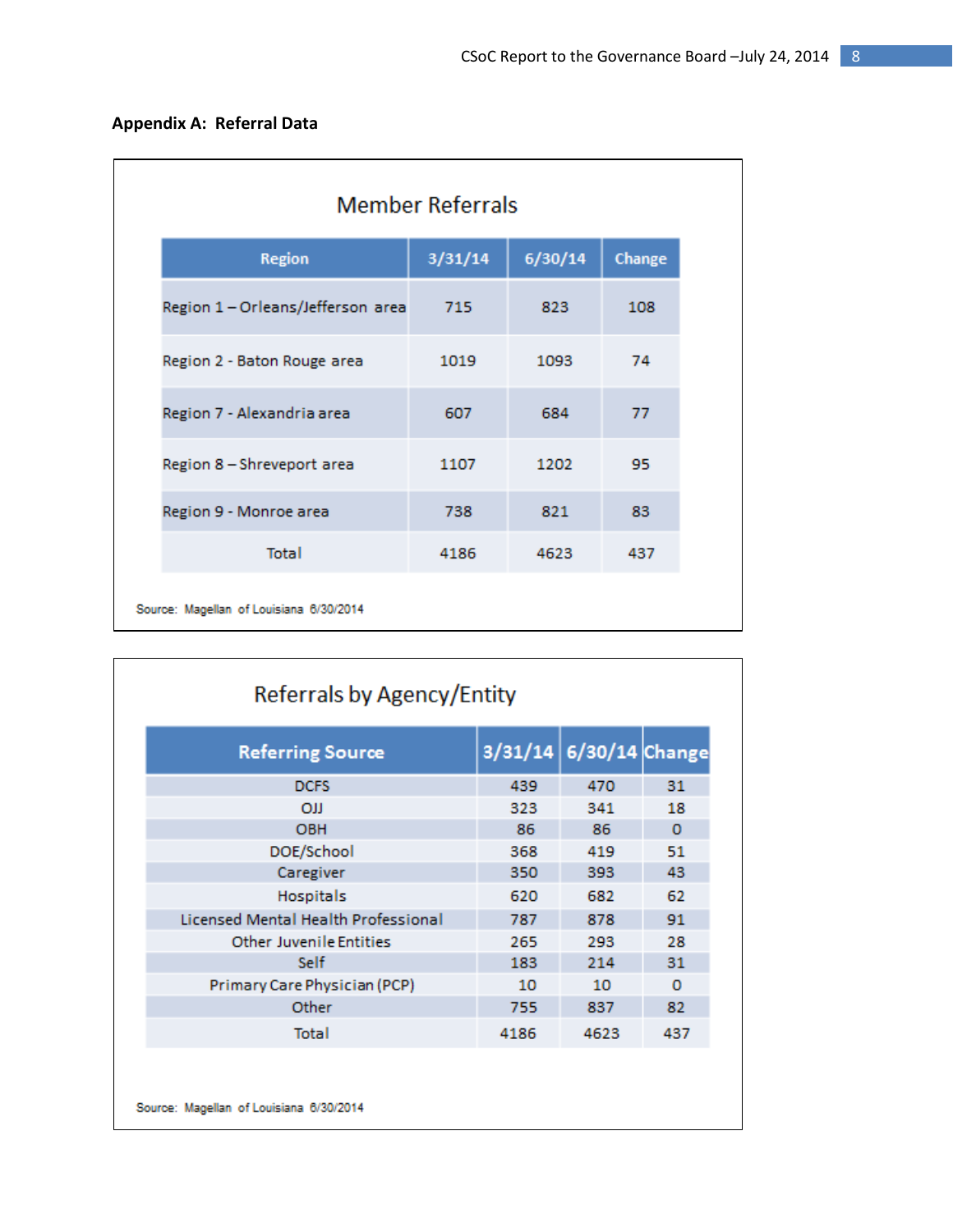| <b>CsoC Enrollment by Gender</b>        |               |                   |  |  |  |  |  |
|-----------------------------------------|---------------|-------------------|--|--|--|--|--|
| Gender                                  | <b>Number</b> | <b>Percentage</b> |  |  |  |  |  |
| Male                                    | 721           | 63.92%            |  |  |  |  |  |
| Female                                  | 402           | 35.64%            |  |  |  |  |  |
| Unspecified                             | 5             | 0.44%             |  |  |  |  |  |
| <b>Total</b>                            | 1128          | 100.00%           |  |  |  |  |  |
| Source: Magellan of Louisiana 6/30/2014 |               |                   |  |  |  |  |  |

| <b>CSoC Enrollment by Race</b>          |               |            |  |  |  |  |
|-----------------------------------------|---------------|------------|--|--|--|--|
| Race                                    | <b>Number</b> | Percentage |  |  |  |  |
| African-American                        | 706           | 62.59%     |  |  |  |  |
| Caucasian                               | 330           | 29.25%     |  |  |  |  |
| Unspecified                             | 68            | 6.03%      |  |  |  |  |
| <b>Other Ethnicity</b>                  | 14            | 1.24%      |  |  |  |  |
| Pacific Islander                        | 6             | 0.53%      |  |  |  |  |
| American Indian                         | 3             | 0.27%      |  |  |  |  |
| Asian                                   | $\mathbf{1}$  | 0.09%      |  |  |  |  |
| <b>Total</b>                            | 1128          | 100.00%    |  |  |  |  |
| Source: Magellan of Louisiana 6/30/2014 |               |            |  |  |  |  |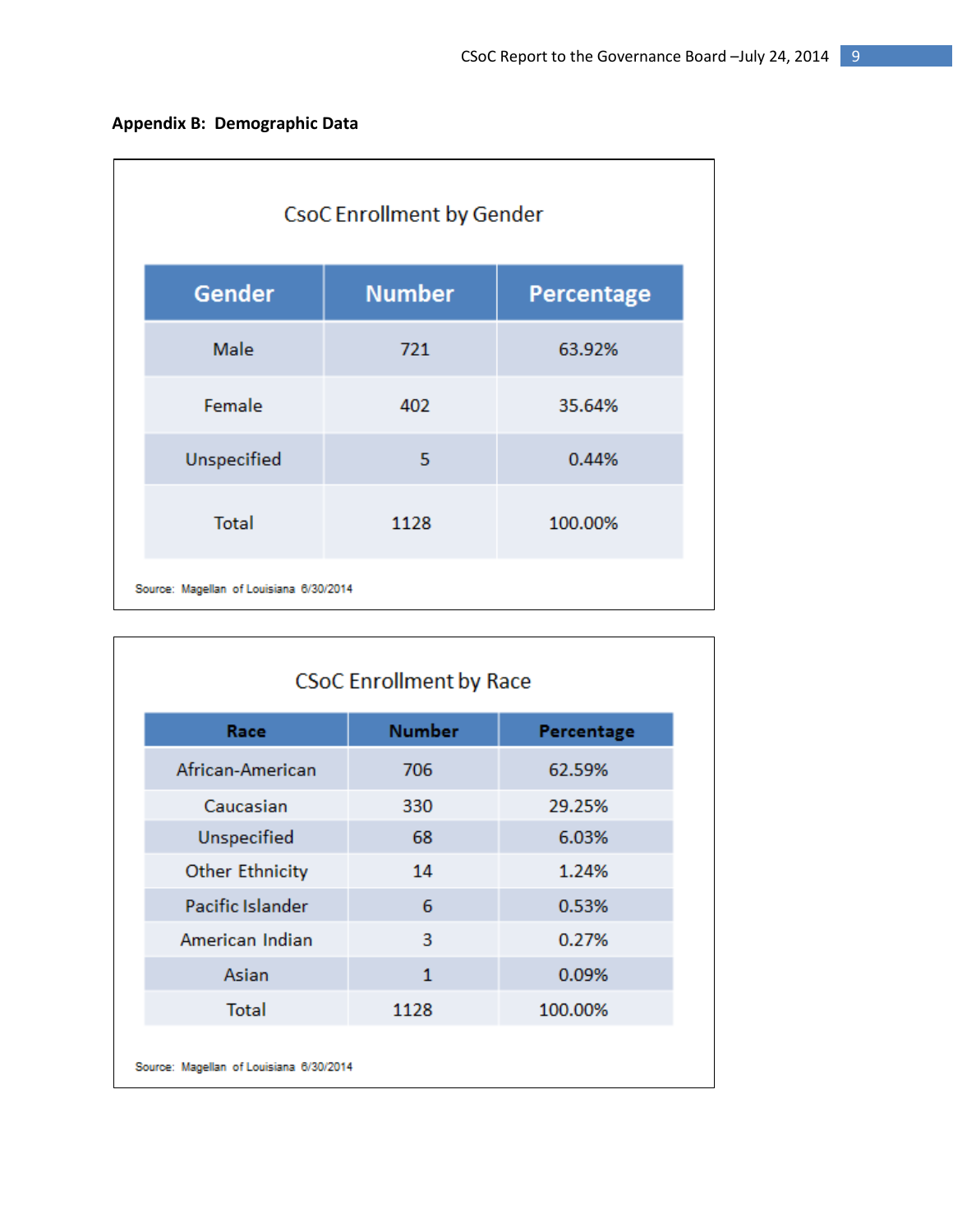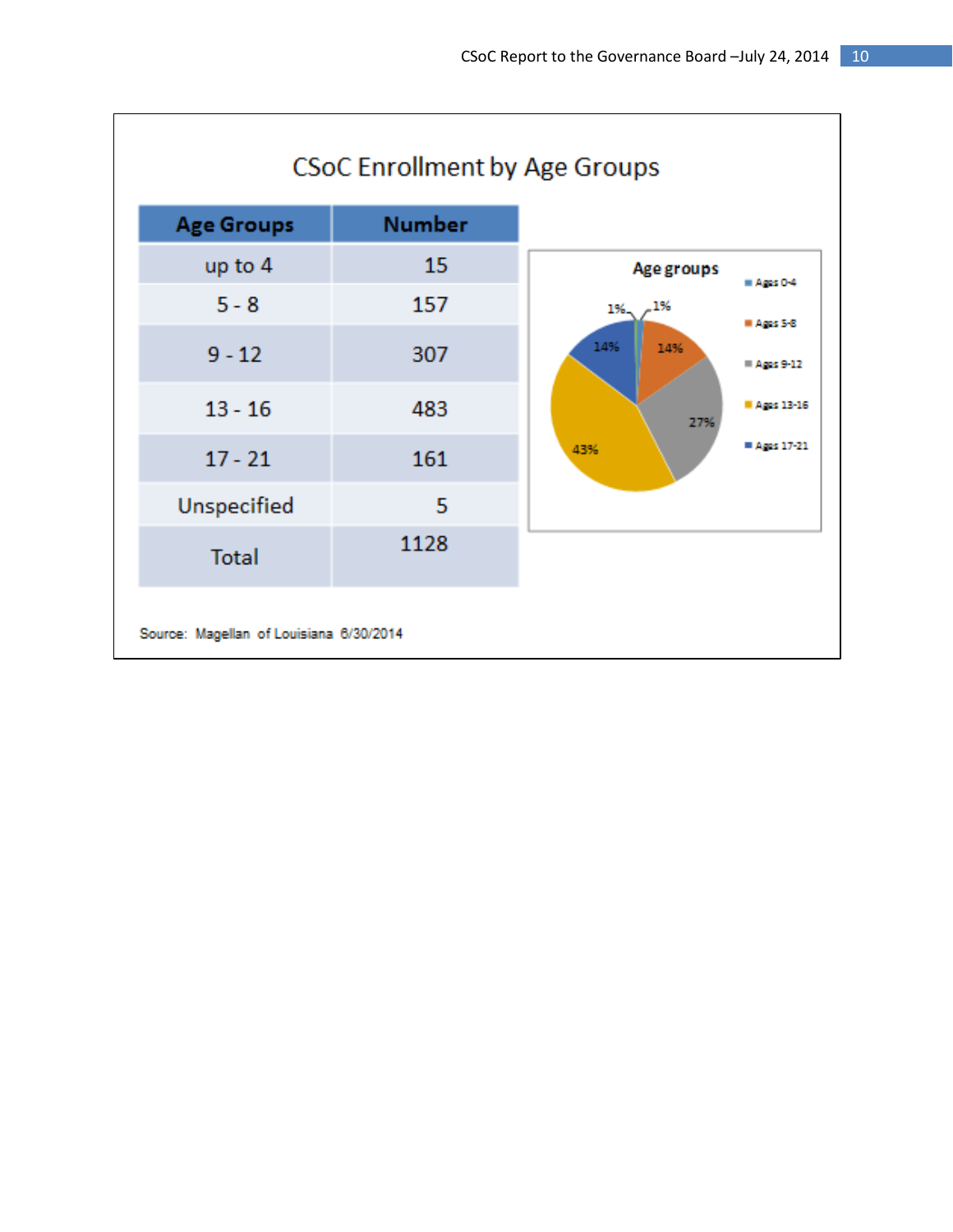

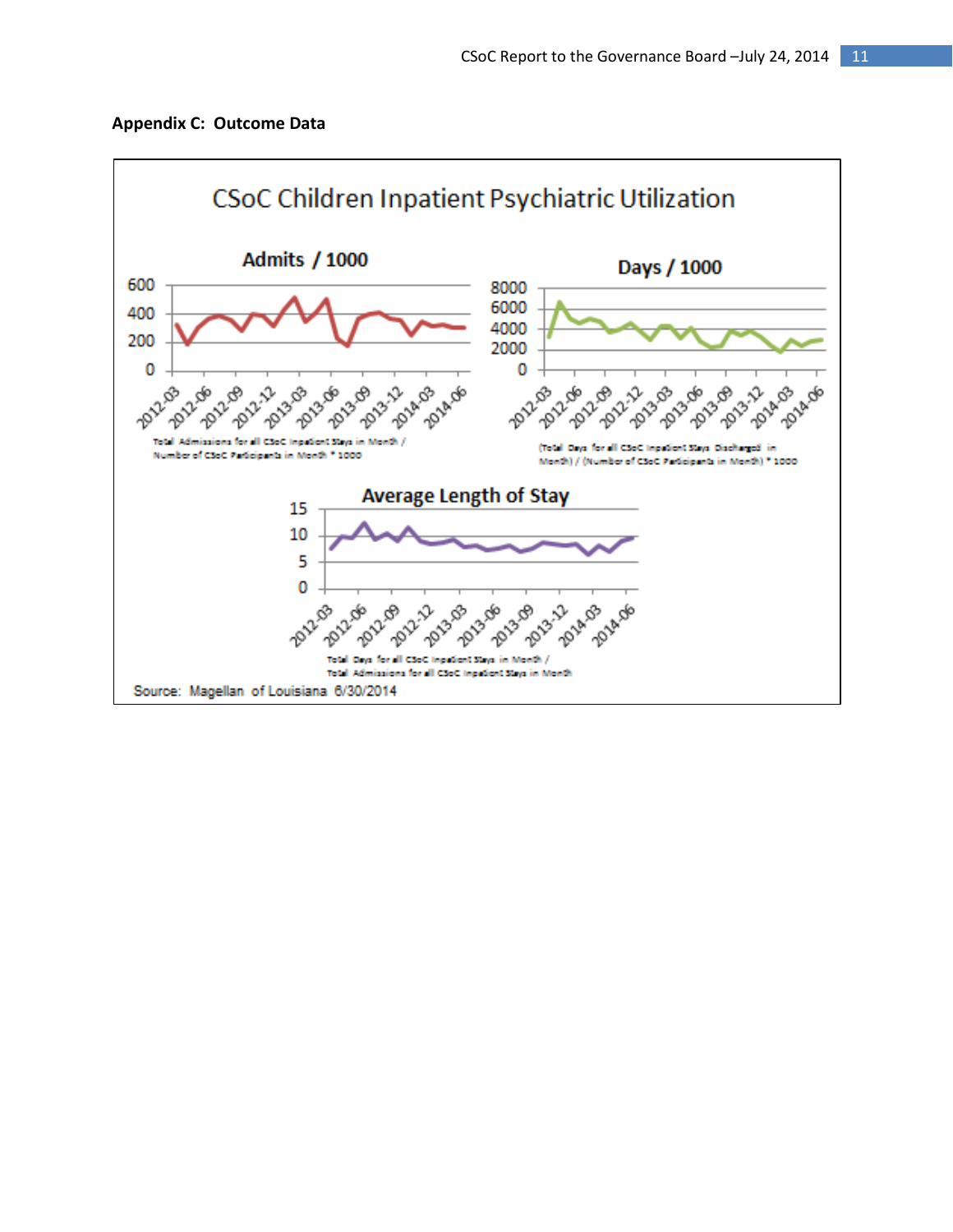| <b>School Performance Measure Summary</b> |             |             |        |  |  |  |
|-------------------------------------------|-------------|-------------|--------|--|--|--|
| <b>REPORTING PERIOD</b>                   | <b>Y2Q4</b> | <b>Y3Q1</b> | Change |  |  |  |
| <b>Mean Number of Suspensions</b>         | 1.23        | 2.11        | 0.88   |  |  |  |
| <b>Mean Number of Expulsions</b>          | 1.22        | .09         | (1.31) |  |  |  |
| <b>Mean Number of Missed Days</b>         | 1.34        | 2.64        | 1.30   |  |  |  |
| Source: Magellan of Louisiana 6/30/2014   |             |             |        |  |  |  |

| <b>School Conduct - Suspensions</b>                                         |             |    |                |    |  |  |
|-----------------------------------------------------------------------------|-------------|----|----------------|----|--|--|
| <b>SUSPENSIONS</b>                                                          |             |    |                |    |  |  |
| <b>REPORTING PERIOD</b>                                                     | <b>Y3Q1</b> | 02 | Q <sub>3</sub> | 04 |  |  |
| <b>Reported Count</b>                                                       | 675         |    |                |    |  |  |
| # that had at least 1 day suspension                                        | 203         |    |                |    |  |  |
| % of suspensions (Count of At least One<br>Occurrence/Total Reported)       | 30.1%       |    |                |    |  |  |
| % of suspensions (Count of At least One<br><b>Occurrence/Total Members)</b> | 18.0%       |    |                |    |  |  |
| Mean number of suspensions                                                  | 2.11        |    |                |    |  |  |
| Source: Magellan of Louisiana 6/30/2014                                     |             |    |                |    |  |  |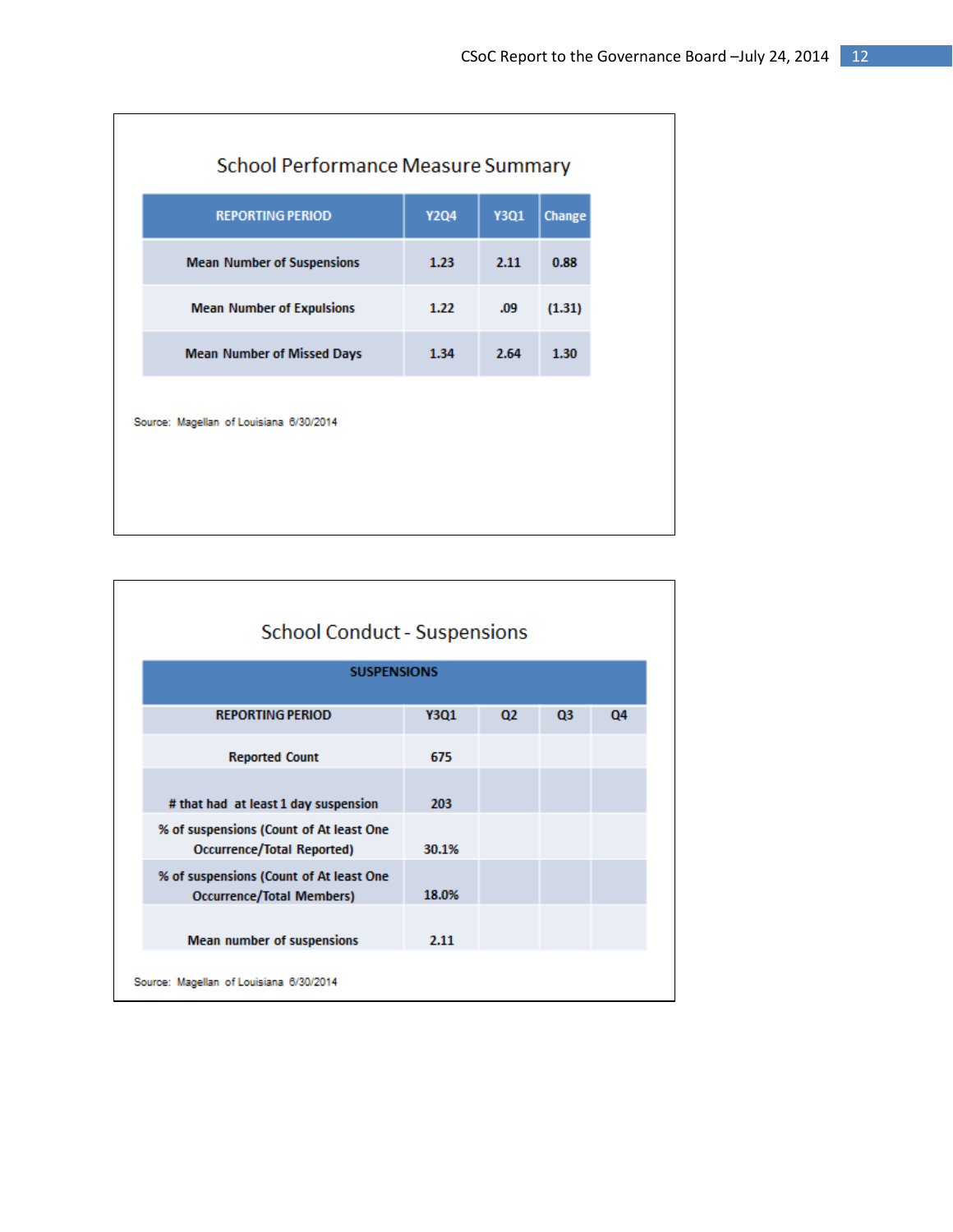| <b>School Conduct - Expulsions</b>                                         |                   |    |                |    |  |  |
|----------------------------------------------------------------------------|-------------------|----|----------------|----|--|--|
|                                                                            | <b>EXPULSIONS</b> |    |                |    |  |  |
| <b>REPORTING PERIOD</b>                                                    | <b>Y3Q1</b>       | 02 | Q <sub>3</sub> | Q4 |  |  |
| <b>Reported Count</b>                                                      | 676               |    |                |    |  |  |
| # that had an expulsion                                                    | 62                |    |                |    |  |  |
| % of expulsions (Count of At least One<br>Occurrence/Total Reported)       | 9.17%             |    |                |    |  |  |
| % of expulsions (Count of At least One<br><b>Occurrence/Total Members)</b> | 5.48%             |    |                |    |  |  |
| Mean number of expulsions                                                  | .09               |    |                |    |  |  |
| Source: Magellan of Louisiana 6/30/2014                                    |                   |    |                |    |  |  |

| School Attendance - Missed Days                                             |             |                |    |    |  |  |  |
|-----------------------------------------------------------------------------|-------------|----------------|----|----|--|--|--|
| <b>MISSED DAYS</b>                                                          |             |                |    |    |  |  |  |
| <b>REPORTING PERIOD</b>                                                     | <b>Y3Q1</b> | Q <sub>2</sub> | Q3 | Q4 |  |  |  |
| <b>Reported Count</b>                                                       | 651         |                |    |    |  |  |  |
| # that had at least one missed day                                          | 276         |                |    |    |  |  |  |
| % of missed days (Count of At least One<br>Occurrence/Total Reported)       | 4.24%       |                |    |    |  |  |  |
| % of missed days (Count of At least One<br><b>Occurrence/Total Members)</b> | 24.42%      |                |    |    |  |  |  |
| Mean number of missed days                                                  | 2.64        |                |    |    |  |  |  |
| Source: Magellan of Louisiana 6/30/2014                                     |             |                |    |    |  |  |  |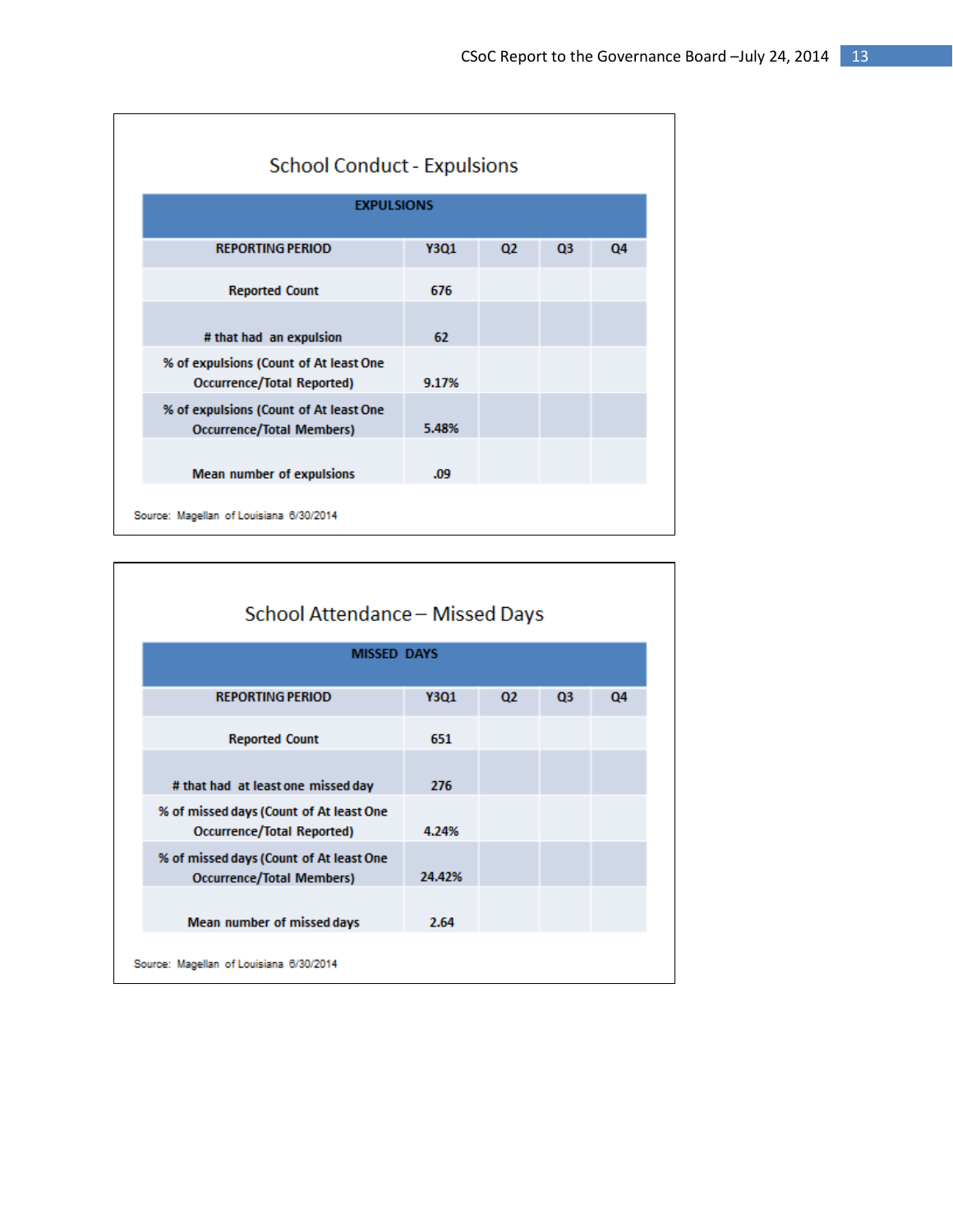